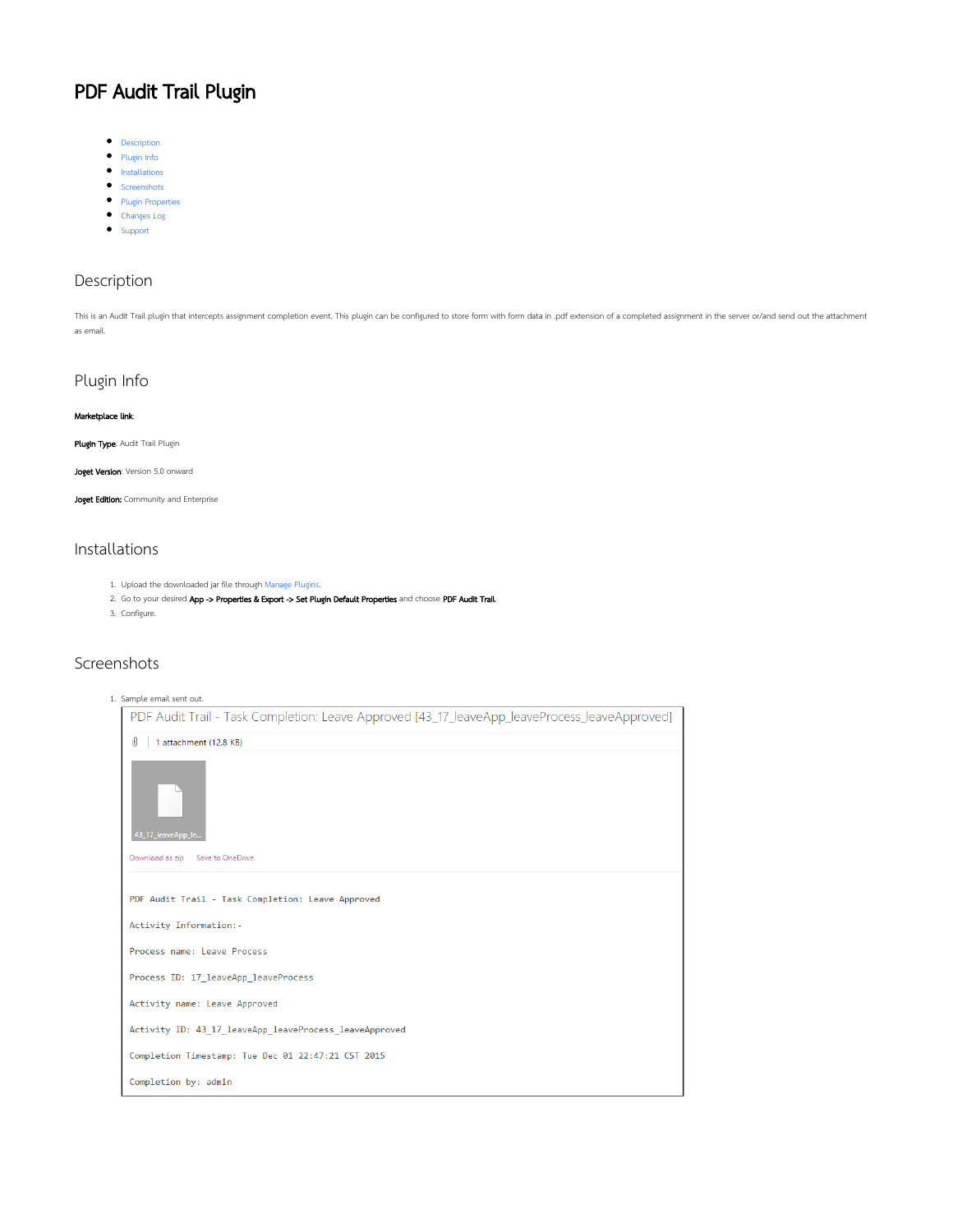| ηM<br>$\bigoplus$<br>$100\%$ $\sim$<br>⊝                                                                                                                                                                                                                                      | <b>RENE</b><br>$\odot$ 0     |
|-------------------------------------------------------------------------------------------------------------------------------------------------------------------------------------------------------------------------------------------------------------------------------|------------------------------|
| <b>Activity Information:-</b><br>Process name: Leave Process<br>Process ID: 17_leaveApp_leaveProcess<br>Activity name: Leave Approved<br>Activity ID: 43_17_leaveApp_leaveProcess_leaveApproved<br>Completion Timestamp: Tue Dec 01 22:47:21 CST 2015<br>Completion by: admin |                              |
| <b>Leave Approved</b>                                                                                                                                                                                                                                                         |                              |
| <b>Leave Approval Details</b>                                                                                                                                                                                                                                                 |                              |
| <b>Leave Application Details</b>                                                                                                                                                                                                                                              |                              |
| Name                                                                                                                                                                                                                                                                          | <b>Cat Grant</b>             |
| <b>Start Date</b>                                                                                                                                                                                                                                                             | 11/26/2015                   |
| <b>End Date</b>                                                                                                                                                                                                                                                               | 11/26/2015                   |
| Reason                                                                                                                                                                                                                                                                        | <b>Short holiday</b>         |
| Approval                                                                                                                                                                                                                                                                      | Approved                     |
| <b>Rejected Reason</b>                                                                                                                                                                                                                                                        | Go ahead. Enjoy your holiday |
|                                                                                                                                                                                                                                                                               |                              |

3. With the option Store File Locally checked, PDF file created will be stored in wflow/app\_formuploads/pdf-audit/[Process Instance ID] folder. ٦

| Name                     |  |
|--------------------------|--|
| 15_leaveApp_leaveProcess |  |
| 14_leaveApp_leaveProcess |  |
| 15_hr_expense_process1   |  |
| 16_hr_expense_process1   |  |
| 17_hr_expense_process1   |  |
| 18_hr_expense_process1   |  |
| 19_hr_expense_process1   |  |
| 21_hr_expense_process1   |  |
| 22_hr_expense_process1   |  |
| 23_hr_expense_process1   |  |
| 24 hr expense process1   |  |

<span id="page-1-0"></span>

4.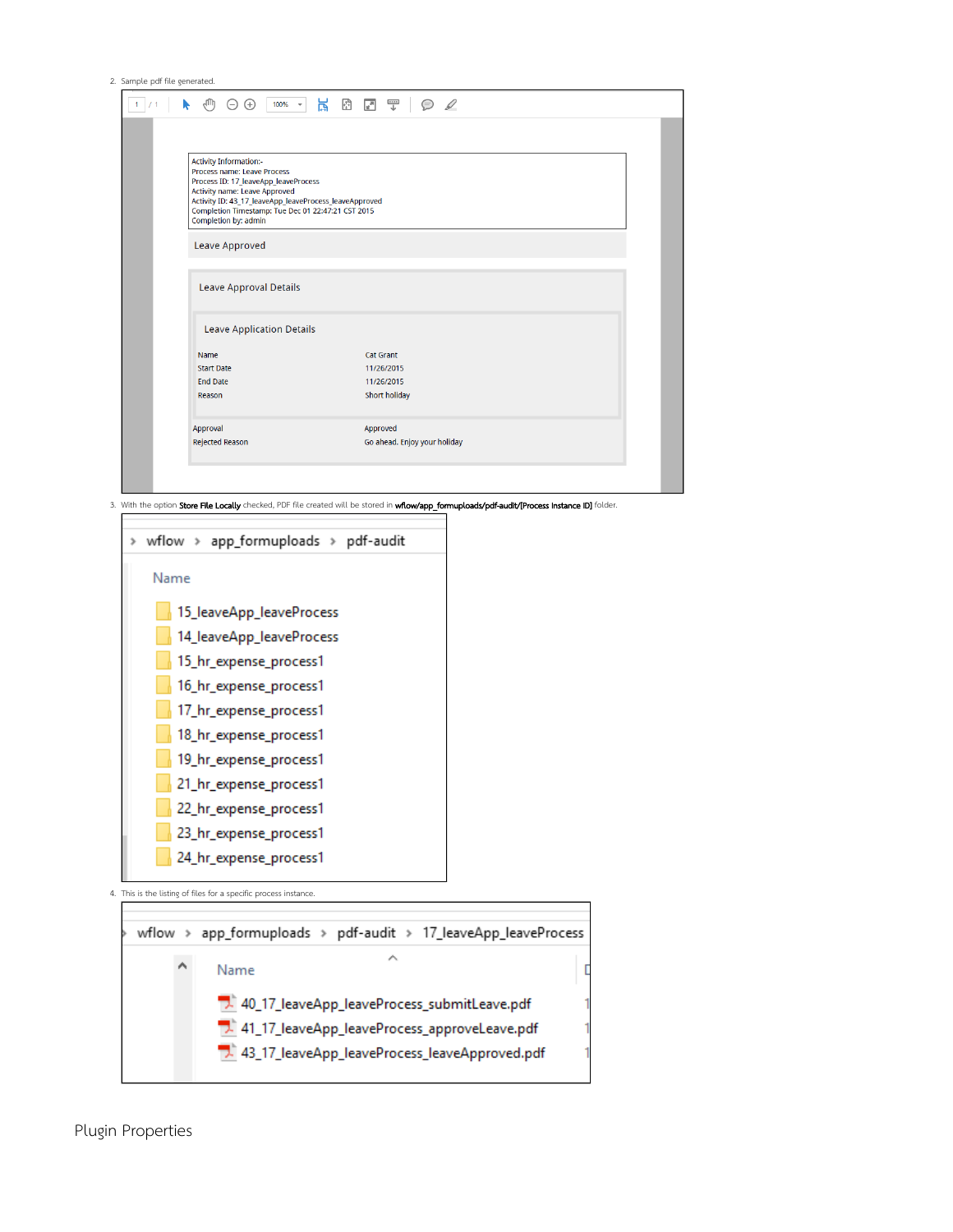#### Configure PDF Audit Trail

| Label              | Description                                                                                                                   |
|--------------------|-------------------------------------------------------------------------------------------------------------------------------|
| SMTP Host          | Email Server SMTP Host                                                                                                        |
|                    | Example<br>Œ                                                                                                                  |
|                    | smtp.gmail.com                                                                                                                |
| SMTP Port          | Email Server SMTP Port                                                                                                        |
|                    | Typically, port 465 for SSL security option and 587 for TLS<br>Œ                                                              |
| Security           | None                                                                                                                          |
|                    | TLS<br>SSL                                                                                                                    |
| SMTP Username      | Email Server Account Username                                                                                                 |
|                    | On Google email account, use your full email address.<br>⊕                                                                    |
| SMTP Password      | Email Server Account Password                                                                                                 |
|                    | Œ<br>Password submitted will be encrypted for security reason.                                                                |
| Store File Locally | When checked, PDF file of the form submitted will be saved to the server.                                                     |
|                    | Convenient toggle to enable/disable local file storing. File will be stored at app_formuploads\pdf-audit\[PID]\DAD].pdf<br>G) |
| Send Email         | When checked, PDF file of the form submitted will be sent out.                                                                |
|                    | Convenient toggle to enable/disable Email sending.<br>Œ                                                                       |

#### Email

| Label.                      | Description                                                                                               |
|-----------------------------|-----------------------------------------------------------------------------------------------------------|
| From                        | Sender email address.                                                                                     |
|                             | Example<br>⊕<br>no-reply@your-company-name.com                                                            |
|                             |                                                                                                           |
| To (Specific email address) | Recipient fully qualified address.                                                                        |
| CC                          | Fully qualified address is expected.                                                                      |
|                             | Multiple values can be accepted by separating them with semicolons.                                       |
|                             | ⋒<br>CC: lets you send a copy of a message to someone who's interested, but is not the primary recipient. |

r.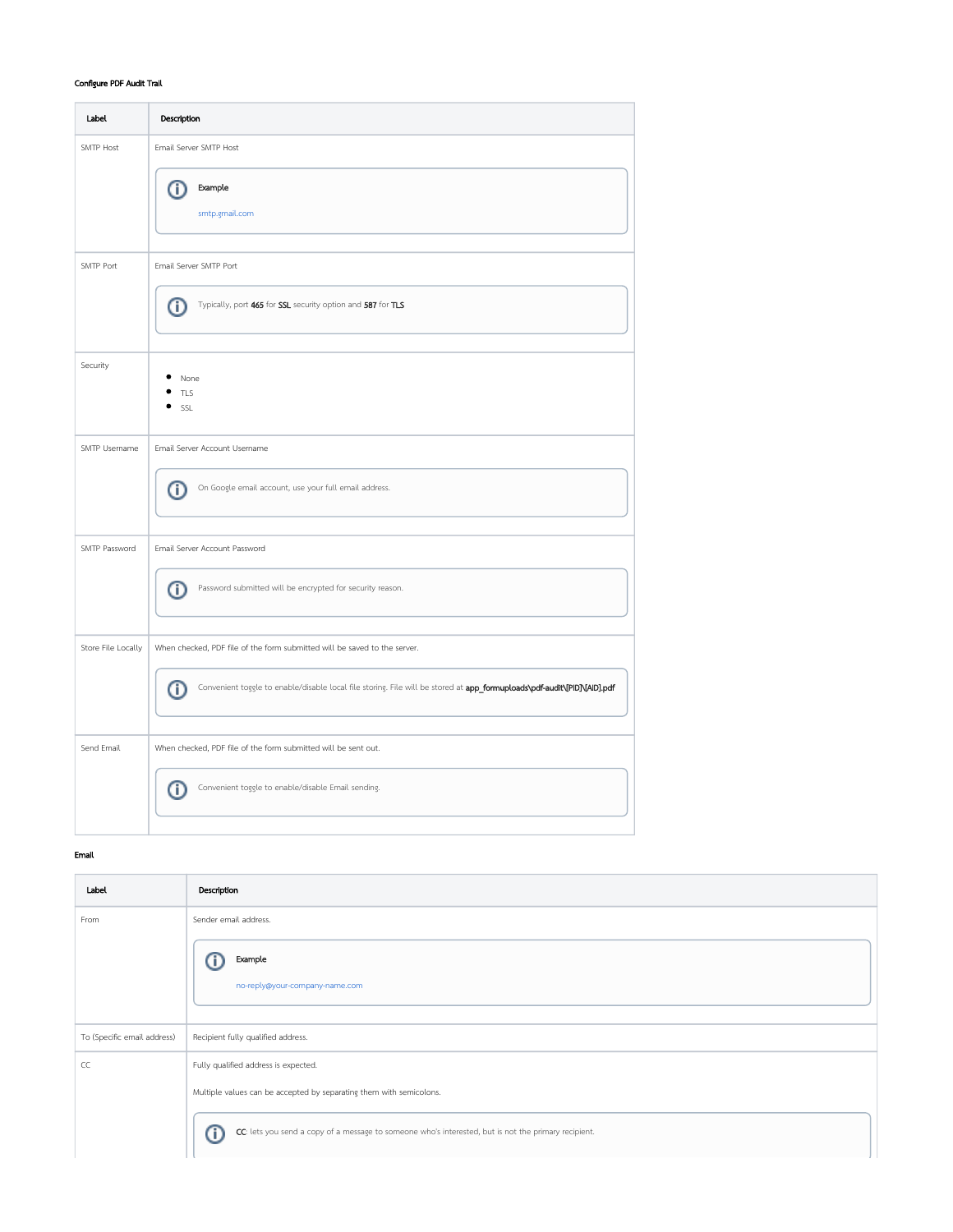| Send Separate Email to<br>Performer      | When checked, a copy of email will be sent out to the actual performer himself/herself.       |  |  |
|------------------------------------------|-----------------------------------------------------------------------------------------------|--|--|
|                                          | If you wish to give the performer of the activity a copy of the PDF, you may check this.<br>⊕ |  |  |
|                                          |                                                                                               |  |  |
| Subject                                  | Email subject                                                                                 |  |  |
| Email Message                            | Email Message                                                                                 |  |  |
| Include Activity<br>Information in Email | When checked, additional information will be prepended to the email message.                  |  |  |
| message                                  | PDF Audit Trail - Task Completion: Leave Approved [43_17_leaveApp_leaveProcess_leaveApproved] |  |  |
|                                          | Ū<br>1 attachment (12.8 KB)                                                                   |  |  |
|                                          | 43_17_leaveApp_le.                                                                            |  |  |
|                                          | Download as zip Save to OneDrive                                                              |  |  |
|                                          | PDF Audit Trail - Task Completion: Leave Approved                                             |  |  |
|                                          | Activity Information:-                                                                        |  |  |
|                                          | Process name: Leave Process                                                                   |  |  |
|                                          | Process ID: 17_leaveApp_leaveProcess                                                          |  |  |
|                                          | Activity name: Leave Approved                                                                 |  |  |
|                                          | Activity ID: 43_17_leaveApp_leaveProcess_leaveApproved                                        |  |  |
|                                          | Completion Timestamp: Tue Dec 01 22:47:21 CST 2015                                            |  |  |
|                                          | Completion by: admin                                                                          |  |  |
|                                          |                                                                                               |  |  |
| HTML Content?                            | Check if "Message" is intended to be a HTML content.                                          |  |  |

#### Customize PDF

| Name                 | Description                                                                                              |
|----------------------|----------------------------------------------------------------------------------------------------------|
| Formatti<br>ng (CSS) | CSS to be included when generating pdf file.                                                             |
|                      | The Advanced > Formatting (CSS) field gives you formatting options (font size and color) for the output. |
|                      | Available CSS Classes:                                                                                   |
|                      |                                                                                                          |
|                      | $\star$                                                                                                  |
|                      | - Wildcard. Everything in the form.                                                                      |
|                      | .form-section                                                                                            |
|                      | - Container of a section                                                                                 |
|                      | .form-section-title                                                                                      |
|                      | - Container of section title                                                                             |
|                      | .form-column                                                                                             |
|                      | - Container of column                                                                                    |
|                      | .form-cell                                                                                               |
|                      | - Container of field                                                                                     |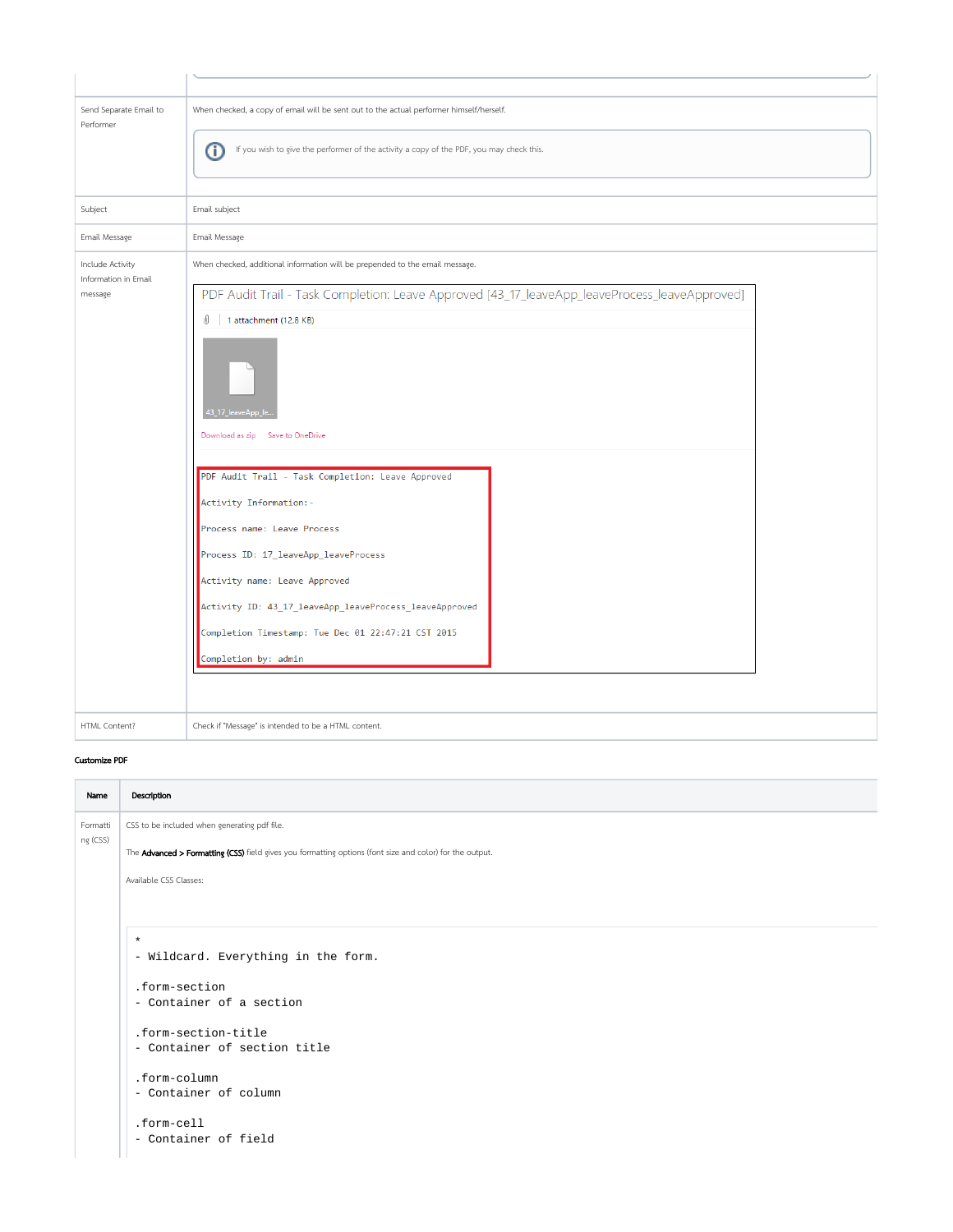```
.label
- Label of field
//Sub Form
.subform-container
- Container of a Subform
.subform-title
- Container of Subform title
.subform-section
- Container of section in Subform
.subform-section-title
- Container of section title in Subform
.subform-column
- Container of column in Subform
.subform-cell
- Container of field in Subform
.header
- Container of configured header
.footer
- Container of configured footer
```

```
Account Details
                                                                         .form-section-title
Account ID<sup>*</sup>
Account Name*
                                                                                 form-cell
 Address Details
Address
                                                   City
 .label
                                                   State
                                                   Country
                                                                                  \pmb{\mathbf{v}}.form-column
                                            .form-section
```
Figure 5: This figure illustrates the CSS classes used in the form layout.

#### Example

```
//Change all word to blue color
*, .form-cell{
  color:blue;
}
//Change all word to smaller size
*, .form-cell{
   font-size:10px;
}
//Change all label format to underline
.label{
   text-decoration:underline;
```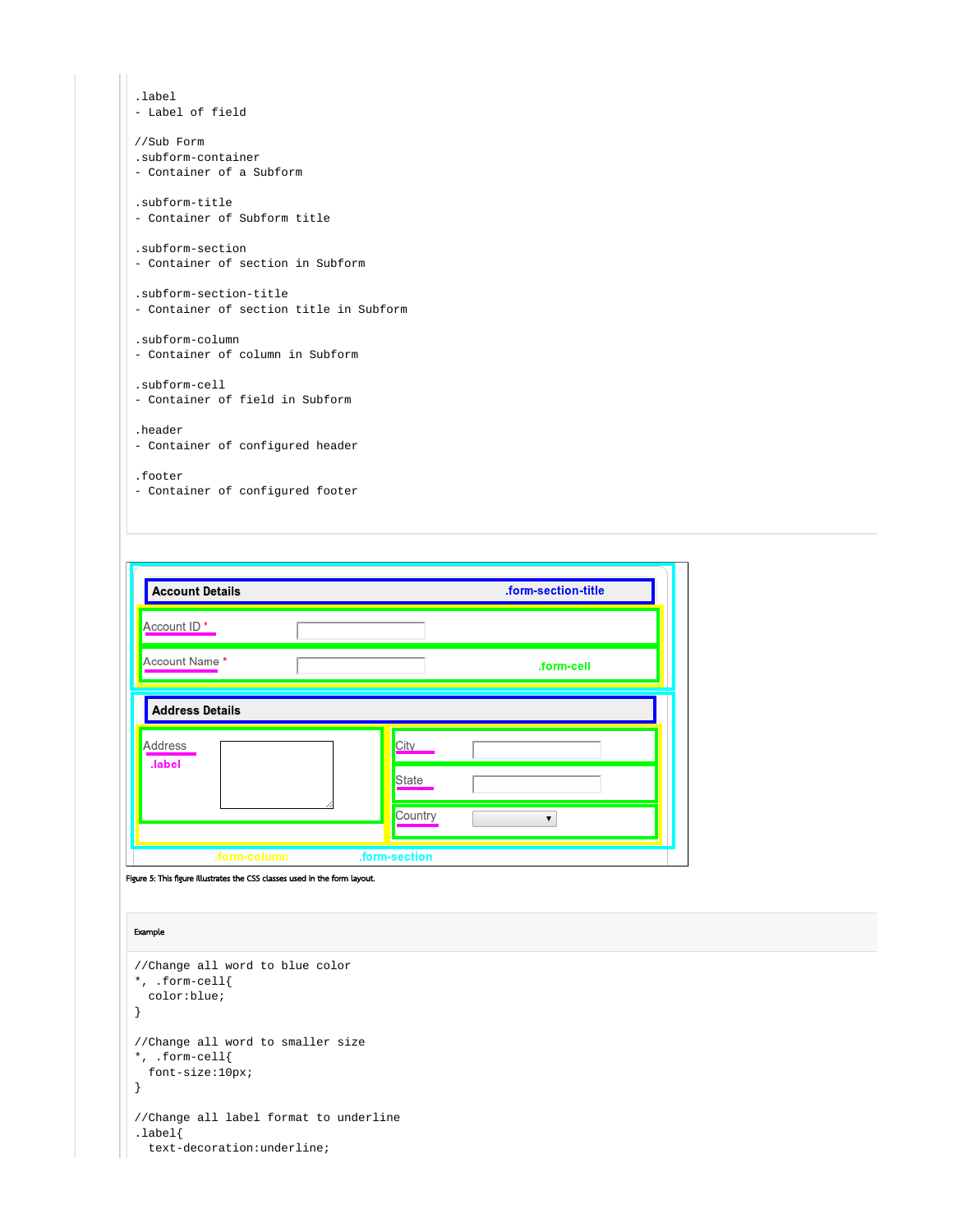|                                                  | $\}$<br>//Transform all header format to uppercase<br>.form-section-title{<br>text-transform:uppercase;<br>}<br>Font & Unicode                                 |
|--------------------------------------------------|----------------------------------------------------------------------------------------------------------------------------------------------------------------|
|                                                  | There are a few fonts (added by default) that you can use in CSS formatting. They are:                                                                         |
|                                                  | serif, sans-serif, monospace, Courier, TimesRoman,                                                                                                             |
|                                                  | For Unicode content, you can use the following fonts for Asian languages (i.e., Chinese, Traditional Chinese, Japanese, Korean):                               |
|                                                  | STSong-Light, MSung-Light, HeiseiMin-W3, HYGoThic-Medium                                                                                                       |
|                                                  | Note : "STSong-Light" gives the best result for Chinese; "MSung-Light" for Traditional Chinese; "HeiseiMin-W3" for Japanese; and "HYGoThic-Medium" for Korean. |
|                                                  | *{font-family:HYGoThic-Medium;}                                                                                                                                |
| Header<br>(HTML)                                 | Header in HTML to be included when generating pdf file.                                                                                                        |
| Repeat<br>header<br>on<br>every<br>page?         | If checked, the Header (HTML) will be included in every subsequent pages in the generated pdf file.                                                            |
| Footer<br>(HTML)                                 | Footer in HTML to be included when generating pdf file.                                                                                                        |
| Repeat<br>footer<br>on<br>every<br>page?         | If checked, the Footer (HTML) will be included in every subsequent pages in the generated pdf file.                                                            |
| Include<br>Activity<br>Informati<br>on in<br>PDF |                                                                                                                                                                |